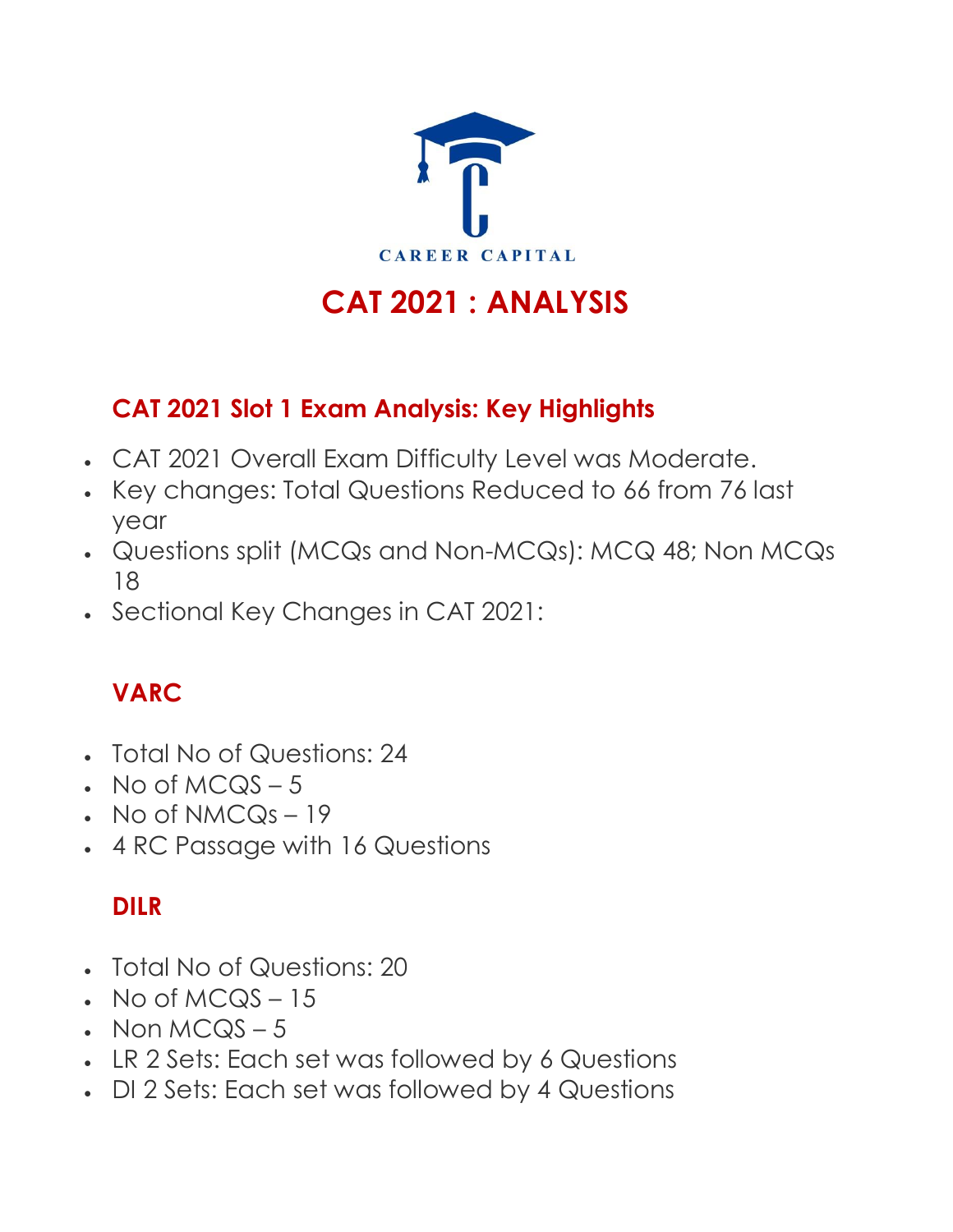#### **Quantitative Ability**

- Total No of Questions: 22
- $\cdot$  No of MCQS 14
- $\cdot$  Non MCQS 8

#### **CAT 2021 Slot - 1 Question Paper Pattern: Overall & Sectional Composition**

The table below shares the CAT exam sectional order from Section-1 to Section-3, number and type of questions in each section, questions with and without negative marking for each section for the 2 hours CAT exam 2021. The CAT 2021 question paper with key changes had the following pattern and sectional composition.

| CAT 2021 exam<br>components                                                                   | <b>Total</b><br><b>MCQs</b><br>(With<br>negative<br>marking) | <b>Total Non-</b><br><b>MCQs (TITA</b><br><b>Qs Without</b><br>negative<br>marking) | <b>Total</b><br><b>Questions</b> |
|-----------------------------------------------------------------------------------------------|--------------------------------------------------------------|-------------------------------------------------------------------------------------|----------------------------------|
| Section-1: Verbal<br>Ability & Reading<br>Comprehension<br>(VARC) (Time limit:<br>40 Minutes) | 19                                                           | 5                                                                                   | 24                               |
| Section-2: Data<br>Interpretation &                                                           | 15                                                           | 5                                                                                   | 20                               |